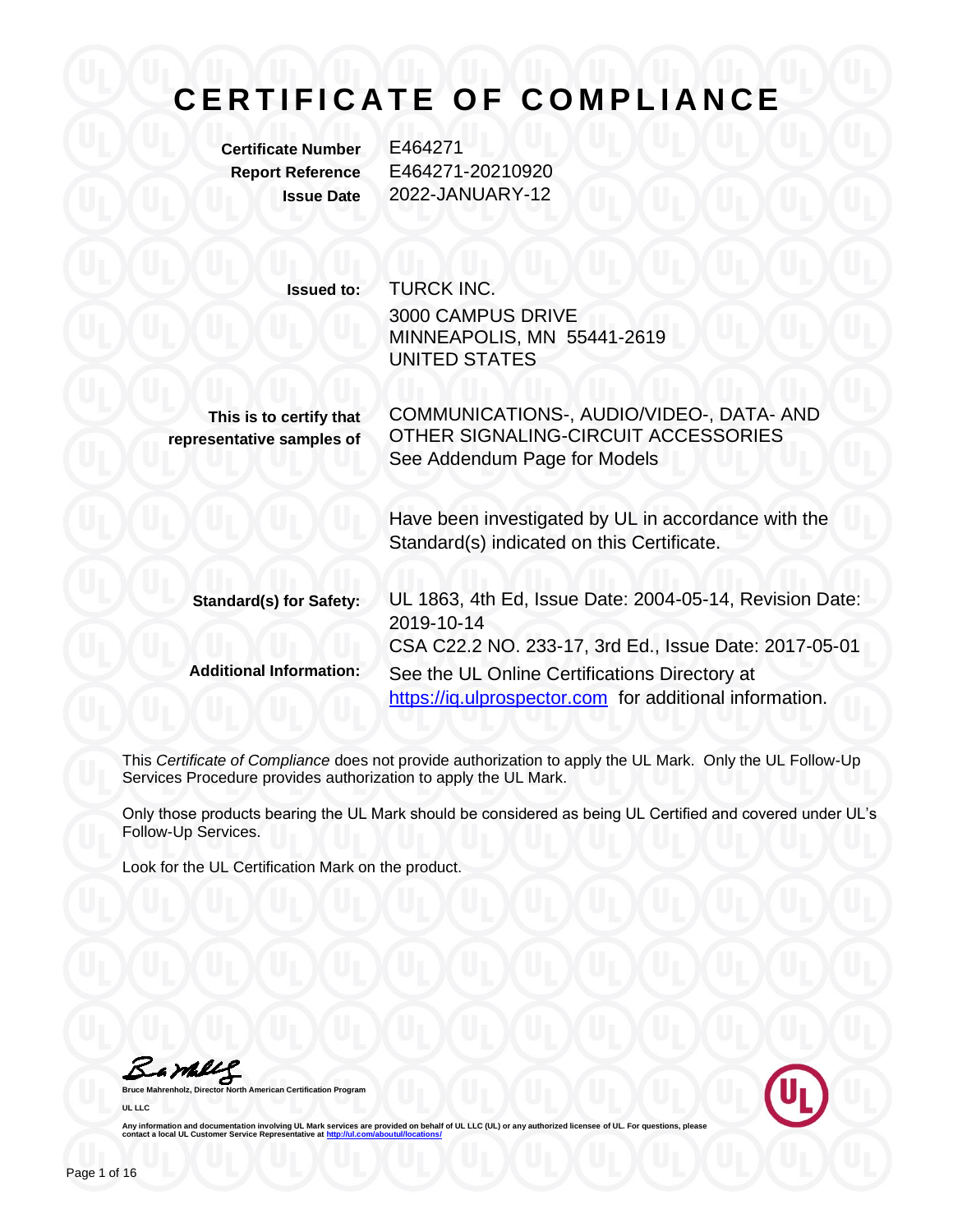**Certificate Number** E464271

**Report Reference** E464271-20210920 **Issue Date** 2022-JANUARY-12

This is to certify that representative samples of the product as specified on this certificate were tested according to the current UL requirements.

| <b>Products Covered</b> | <b>Product Designation</b> | Nomenclature |
|-------------------------|----------------------------|--------------|
|                         |                            |              |
|                         | FKFD-RJ45S-4416-0.3M/S1148 |              |
|                         | FKFD-RJ45S-4416-0.5/S1148  |              |
|                         | FKFD-RJ45S-4416-1M/S1148   |              |
|                         | PKGS4M-RJ45S-4414-0.5M     |              |
|                         | PKGS4M-RJ45S-4414-3.5M     |              |
|                         | PSG4M-PSG4M-4414-5M/TS5000 |              |
|                         | PSGS4M-PSGS4M-4414-0.15M   |              |
|                         | PSGS4M-PSGS4M-4414-0.1M    |              |
|                         | PSGS4M-PSGS4M-4414-0.25M   |              |
|                         | PSGS4M-PSGS4M-4414-0.2M    |              |
|                         | PSGS4M-PSGS4M-4414-0.3M    |              |
|                         | PSGS4M-PSGS4M-4414-0.4M    |              |
|                         | PSGS4M-PSGS4M-4414-0.5M    |              |
|                         | PSGS4M-PSGS4M-4414-0.6M    |              |
|                         | PSGS4M-PSGS4M-4414-0.7M    |              |
|                         | PSGS4M-PSGS4M-4414-0.8M    |              |
|                         | PSGS4M-PSGS4M-4414-1.5M    |              |
|                         | PSGS4M-PSGS4M-4414-10M     |              |
|                         | PSGS4M-PSGS4M-4414-15M     |              |
|                         | PSGS4M-PSGS4M-4414-1M      |              |
|                         | PSGS4M-PSGS4M-4414-2.5M    |              |
|                         | PSGS4M-PSGS4M-4414-20M     |              |
|                         | PSGS4M-PSGS4M-4414-25M     |              |
|                         | PSGS4M-PSGS4M-4414-2M      |              |
|                         | PSGS4M-PSGS4M-4414-3.5M    |              |
|                         | PSGS4M-PSGS4M-4414-30M     |              |
|                         | PSGS4M-PSGS4M-4414-35M     |              |
|                         | PSGS4M-PSGS4M-4414-3M      |              |
|                         | PSGS4M-PSGS4M-4414-40M     |              |
|                         | PSGS4M-PSGS4M-4414-45M     |              |
|                         | PSGS4M-PSGS4M-4414-4M      |              |
|                         | PSGS4M-PSGS4M-4414-50M     |              |
|                         | PSGS4M-PSGS4M-4414-5M      |              |
|                         | PSGS4M-PSGS4M-4414-6M      |              |
|                         | PSGS4M-PSGS4M-4414-7.5M    |              |
|                         | PSGS4M-PSGS4M-4414-7M      |              |

Barkey

**Bruce Mahrenholz, Director North American Certification Program UL LLC**

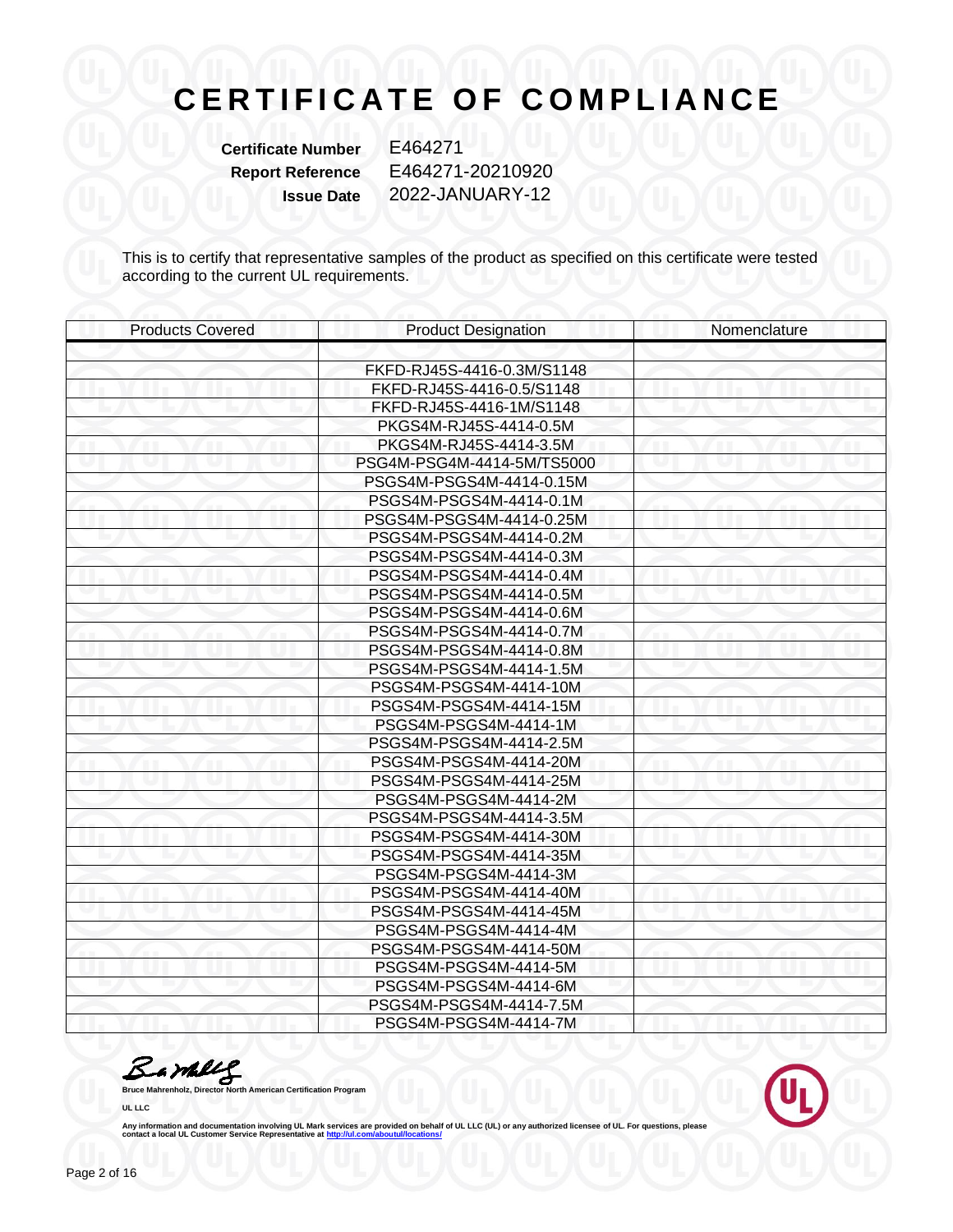**Certificate Number** E464271

**Report Reference** E464271-20210920 **Issue Date** 2022-JANUARY-12

| <b>Products Covered</b> | <b>Product Designation</b> | Nomenclature |
|-------------------------|----------------------------|--------------|
|                         | PSGS4M-PSGS4M-4414-8M      |              |
|                         | PSGS4M-PSGS4M-4414-9M      |              |
|                         | PSGS4M-PSGS4M-4416-0.5M    |              |
|                         | PSGS4M-PSGS4M-4416-1.5M    |              |
|                         | PSGS4M-PSGS4M-4416-100M    |              |
|                         | PSGS4M-PSGS4M-4416-10M     |              |
|                         | PSGS4M-PSGS4M-4416-15M     |              |
|                         | PSGS4M-PSGS4M-4416-1M      |              |
|                         | PSGS4M-PSGS4M-4416-20M     |              |
|                         | PSGS4M-PSGS4M-4416-25M     |              |
|                         | PSGS4M-PSGS4M-4416-2M      |              |
|                         | PSGS4M-PSGS4M-4416-3M      |              |
|                         | PSGS4M-PSGS4M-4416-40M     |              |
|                         | PSGS4M-PSGS4M-4416-50M     |              |
|                         | PSGS4M-PSGS4M-4416-5M      |              |
|                         | PSGS4M-PSGS4M-4416-6M      |              |
|                         | PSGS4M-PSGS4M-4416-75M     |              |
|                         | PSGS4M-PSGS4M-4416-7M      |              |
|                         | PSGS4M-RJ45S-4414-0.2M     |              |
|                         | PSGS4M-RJ45S-4414-0.5M     |              |
|                         | PSGS4M-RJ45S-4414-1.5M     |              |
|                         | PSGS4M-RJ45S-4414-100M     |              |
|                         | PSGS4M-RJ45S-4414-10M      |              |
|                         | PSGS4M-RJ45S-4414-15M      |              |
|                         | PSGS4M-RJ45S-4414-1M       |              |
|                         | PSGS4M-RJ45S-4414-2.7M     |              |
|                         | PSGS4M-RJ45S-4414-20M      |              |
|                         | PSGS4M-RJ45S-4414-25M      |              |
|                         | PSGS4M-RJ45S-4414-2M       |              |
|                         | PSGS4M-RJ45S-4414-30M      |              |
|                         | PSGS4M-RJ45S-4414-3M       |              |
|                         | PSGS4M-RJ45S-4414-40M      |              |
|                         | PSGS4M-RJ45S-4414-4M       |              |
|                         | PSGS4M-RJ45S-4414-50M      |              |
|                         | PSGS4M-RJ45S-4414-5M       |              |
|                         | PSGS4M-RJ45S-4414-6M       |              |
|                         | PSGS4M-RJ45S-4414-7.5M     |              |
|                         | PSGS4M-RJ45S-4414-7M       |              |
|                         | PSGS4M-RJ45S-4414-90M      |              |
|                         | PSGS4M-RJ45S-4416-0.5M     |              |
|                         | PSGS4M-RJ45S-4416-100M     |              |

**Bruce Mahrenholz, Director North American Certification Program** 

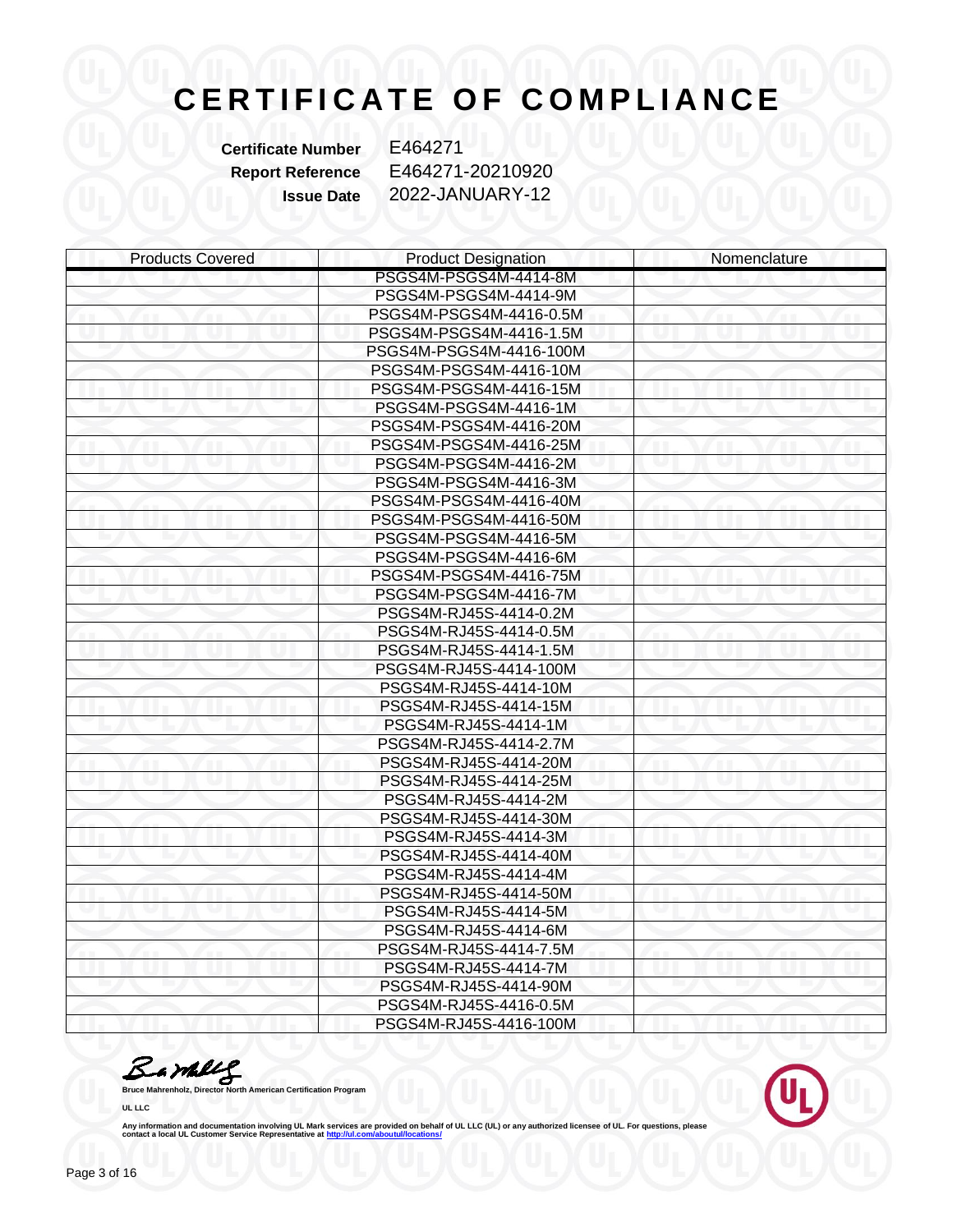**Certificate Number** E464271

**Report Reference** E464271-20210920 **Issue Date** 2022-JANUARY-12

| <b>Products Covered</b> | <b>Product Designation</b>  | Nomenclature |
|-------------------------|-----------------------------|--------------|
|                         | PSGS4M-RJ45S-4416-10M       |              |
|                         | PSGS4M-RJ45S-4416-15M       |              |
|                         | PSGS4M-RJ45S-4416-1M        |              |
|                         | PSGS4M-RJ45S-4416-20M       |              |
|                         | PSGS4M-RJ45S-4416-25M       |              |
|                         | PSGS4M-RJ45S-4416-2M        |              |
|                         | PSGS4M-RJ45S-4416-30M       |              |
|                         | PSGS4M-RJ45S-4416-40M       |              |
|                         | PSGS4M-RJ45S-4416-50M       |              |
|                         | PSGS4M-RJ45S-4416-5M        |              |
|                         | PSGS4M-RJ45S-4416-70M       |              |
|                         | PSGS4M-RJ45S-4416-75M       |              |
|                         | PSGS4M-RJ45S-4416-90M       |              |
|                         | PSWS4M-PSWS4M-4414-0.15M    |              |
|                         | PSWS4M-PSWS4M-4414-0.2M     |              |
|                         | PSWS4M-PSWS4M-4414-0.3M     |              |
|                         | PSWS4M-PSWS4M-4414-0.5M     |              |
|                         | PSWS4M-PSWS4M-4414-1M       |              |
|                         | PSWS4M-PSWS4M-4414-2M       |              |
|                         | PSWS4M-PSWS4M-4414-3M       |              |
|                         | PSWS4M-PSWS4M-4414-5M       |              |
|                         | PSWS4M-PSWS4M-4416-0.2M     |              |
|                         | PSWS4M-PSWS4M-4416-0.3M     |              |
|                         | PSWS4M-PSWS4M-4416-0.4M     |              |
|                         | PSWS4M-PSWS4M-4416-0.5M     |              |
|                         | PSWS4M-PSWS4M-4416-1M       |              |
|                         | PSWS4M-PSWS4M-4416-2M       |              |
|                         | PSWS4M-RJ45S-4414-0.2M      |              |
|                         | PSWS4M-RJ45S-4414-0.5M      |              |
|                         | PSWS4M-RJ45S-4414-0.7M      |              |
|                         | PSWS4M-RJ45S-4414-1M/TS5001 |              |
|                         | PSWS4M-RJ45S-4414-5M        |              |
|                         | PSWS4M-RJ45S-4414-5M/TS5001 |              |
|                         | RJ45S-4416-10M              |              |
|                         | RJ45S-4416-15M              |              |
|                         | RJ45S-4416-20M              |              |
|                         | RJ45S-4416-30M              |              |
|                         | RJ45S-4416-35M              |              |
|                         | RJ45S-4416-40M              |              |
|                         | RJ45S-4416-45M              |              |
|                         | RJ45S-4416-55M              |              |

**Bruce Mahrenholz, Director North American Certification Program** 

**UL LLC**

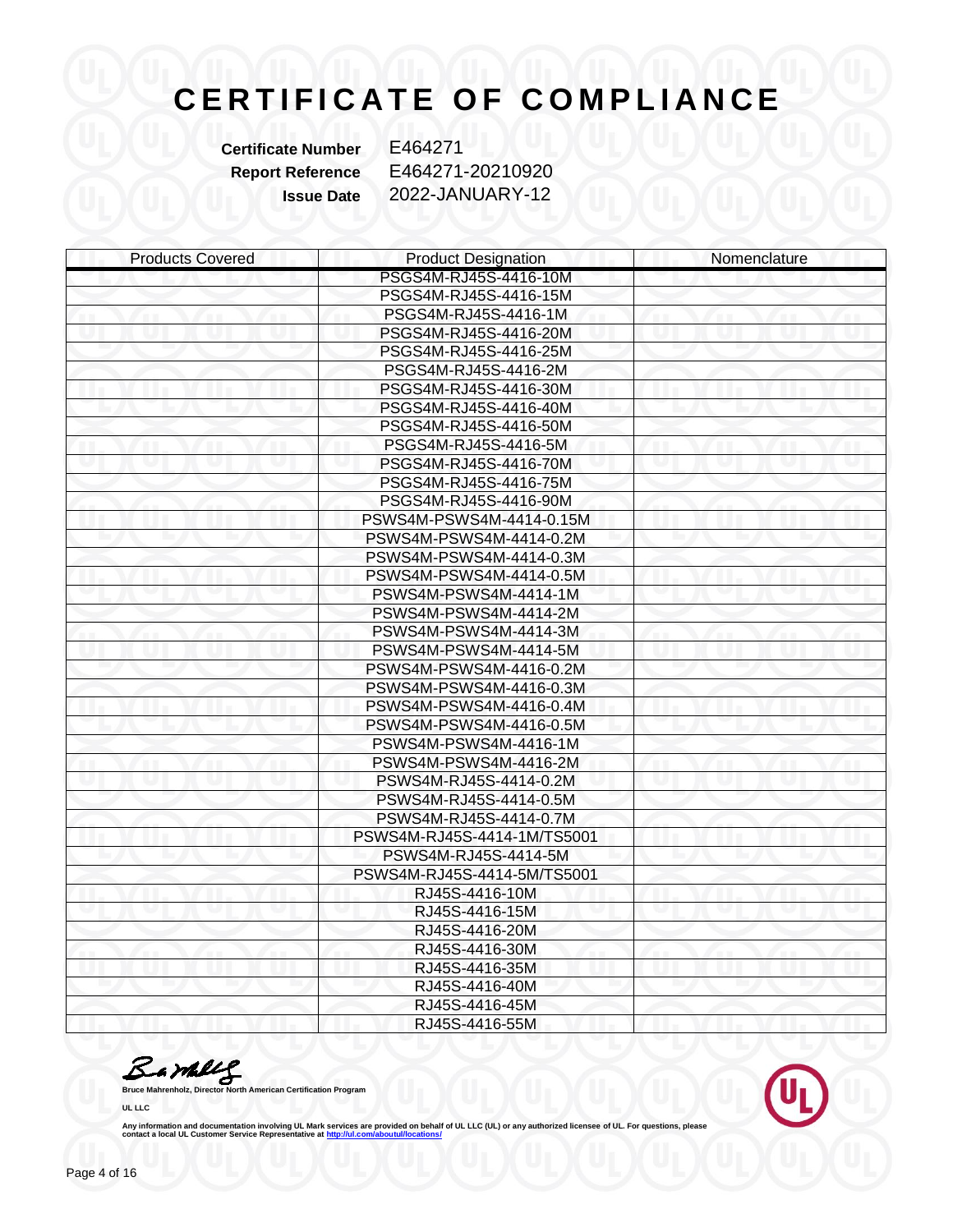**Certificate Number** E464271

**Report Reference** E464271-20210920 **Issue Date** 2022-JANUARY-12

| <b>Products Covered</b> | <b>Product Designation</b> | Nomenclature |
|-------------------------|----------------------------|--------------|
|                         | RJ45S-FKSDD-4414-0.5M      |              |
|                         | RJ45S-FKSDD-4414-10M       |              |
|                         | RJ45S-FKSDD-4414-15M       |              |
|                         | RJ45S-FKSDD-4414-20M       |              |
|                         | RJ45S-FKSDD-4414-25M       |              |
|                         | RJ45S-FKSDD-4414-2M        |              |
|                         | RJ45S-FKSDD-4414-3M        |              |
|                         | RJ45S-FKSDD-4414-5.5M      |              |
|                         | RJ45S-FKSDD-4414-5M        |              |
|                         | RJ45S-FKSDD-4414-6M        |              |
|                         | RJ45S-FKSDD-4414-7.5M      |              |
|                         | RJ45S-FKSDD-4416-0.2M      |              |
|                         | RJ45S-FKSDD-4416-0.5M      |              |
|                         | RJ45S-FKSDD-4416-10M       |              |
|                         | RJ45S-FKSDD-4416-15M       |              |
|                         | RJ45S-FKSDD-4416-1M        |              |
|                         | RJ45S-FKSDD-4416-2.5M      |              |
|                         | RJ45S-FKSDD-4416-20M       |              |
|                         | RJ45S-FKSDD-4416-25M       |              |
|                         | RJ45S-FKSDD-4416-2M        |              |
|                         | RJ45S-FKSDD-4416-3M        |              |
|                         | RJ45S-FKSDD-4416-5.5M      |              |
|                         | RJ45S-FKSDD-4416-5M        |              |
|                         | RJ45S-FKSDD-4416-6M        |              |
|                         | RJ45S-FKSDD-4416-7.5M      |              |
|                         | RJ45S-RJ45S-4414-0.15M     |              |
|                         | RJ45S-RJ45S-4414-0.3M      |              |
|                         | RJ45S-RJ45S-4414-0.5M      |              |
|                         | RJ45S-RJ45S-4414-1.5M      |              |
|                         | RJ45S-RJ45S-4414-10M       |              |
|                         | RJ45S-RJ45S-4414-15M       |              |
|                         | RJ45S-RJ45S-4414-1M        |              |
|                         | RJ45S-RJ45S-4414-20M       |              |
|                         | RJ45S-RJ45S-4414-25M       |              |
|                         | RJ45S-RJ45S-4414-2M        |              |
|                         | RJ45S-RJ45S-4414-30M       |              |
|                         | RJ45S-RJ45S-4414-35M       |              |
|                         | RJ45S-RJ45S-4414-3M        |              |
|                         | RJ45S-RJ45S-4414-40M       |              |
|                         | RJ45S-RJ45S-4414-45M       |              |
|                         | RJ45S-RJ45S-4414-4M        |              |

**Bruce Mahrenholz, Director North American Certification Program** 

**UL LLC**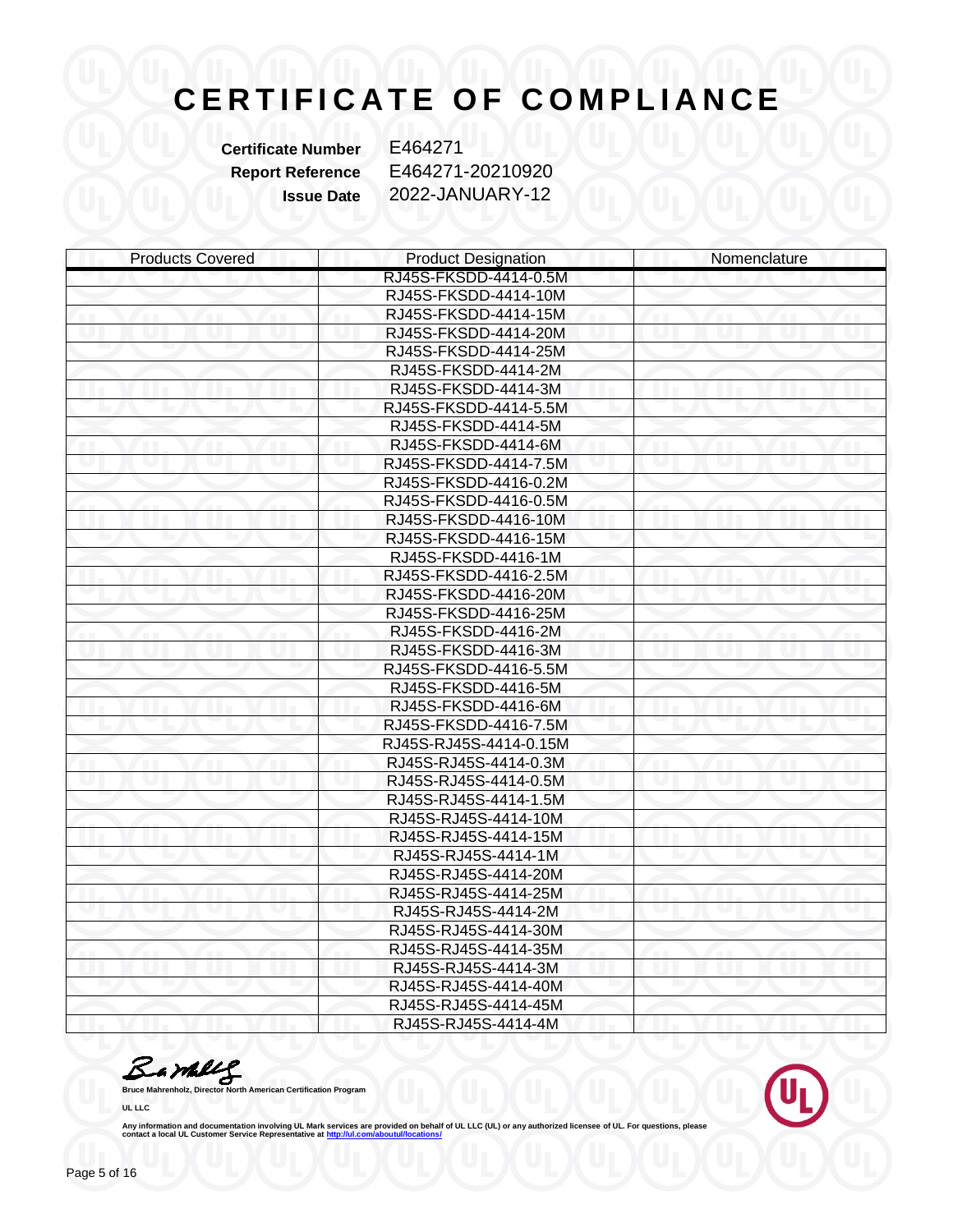**Certificate Number** E464271

**Report Reference** E464271-20210920 **Issue Date** 2022-JANUARY-12

| <b>Products Covered</b> | <b>Product Designation</b> | Nomenclature |
|-------------------------|----------------------------|--------------|
|                         | RJ45S-RJ45S-4414-50M       |              |
|                         | RJ45S-RJ45S-4414-5M        |              |
|                         | RJ45S-RJ45S-4414-8M        |              |
|                         | RJ45S-RJ45S-4416-0.3M      |              |
|                         | RJ45S-RJ45S-4416-0.5M      |              |
|                         | RJ45S-RJ45S-4416-0.75M     |              |
|                         | RJ45S-RJ45S-4416-1.5M      |              |
|                         | RJ45S-RJ45S-4416-100M      |              |
|                         | RJ45S-RJ45S-4416-10M       |              |
|                         | RJ45S-RJ45S-4416-12.5M     |              |
|                         | RJ45S-RJ45S-4416-12M       |              |
|                         | RJ45S-RJ45S-4416-15M       |              |
|                         | RJ45S-RJ45S-4416-17.5M     |              |
|                         | RJ45S-RJ45S-4416-1M        |              |
|                         | RJ45S-RJ45S-4416-2.5M      |              |
|                         | RJ45S-RJ45S-4416-20M       |              |
|                         | RJ45S-RJ45S-4416-25M       |              |
|                         | RJ45S-RJ45S-4416-2M        |              |
|                         | RJ45S-RJ45S-4416-30M       |              |
|                         | RJ45S-RJ45S-4416-35M       |              |
|                         | RJ45S-RJ45S-4416-3M        |              |
|                         | RJ45S-RJ45S-4416-40M       |              |
|                         | RJ45S-RJ45S-4416-45M       |              |
|                         | RJ45S-RJ45S-4416-4M        |              |
|                         | RJ45S-RJ45S-4416-50M       |              |
|                         | RJ45S-RJ45S-4416-5M        |              |
|                         | RJ45S-RJ45S-4416-60M       |              |
|                         | RJ45S-RJ45S-4416-65M       |              |
|                         | RJ45S-RJ45S-4416-6M        |              |
|                         | RJ45S-RJ45S-4416-7.5M      |              |
|                         | RJ45S-RJ45S-4416-70M       |              |
|                         | RJ45S-RJ45S-4416-75M       |              |
|                         | RJ45S-RJ45S-4416-7M        |              |
|                         | RJ45S-RJ45S-4416-80M       |              |
|                         | RJ45S-RJ45S-4416-85M       |              |
|                         | RJ45S-RJ45S-4416-8M        |              |
|                         | RJ45S-RJ45S-4416-90M       |              |
|                         | RJ45S-RJ45S-8414-0.17M     |              |
|                         | RJ45S-RJ45S-8414-0.26M     |              |
|                         | RJ45S-RJ45S-8414-0.5M      |              |
|                         | RJ45S-RJ45S-8414-10M       |              |

**Bruce Mahrenholz, Director North American Certification Program** 

**UL LLC**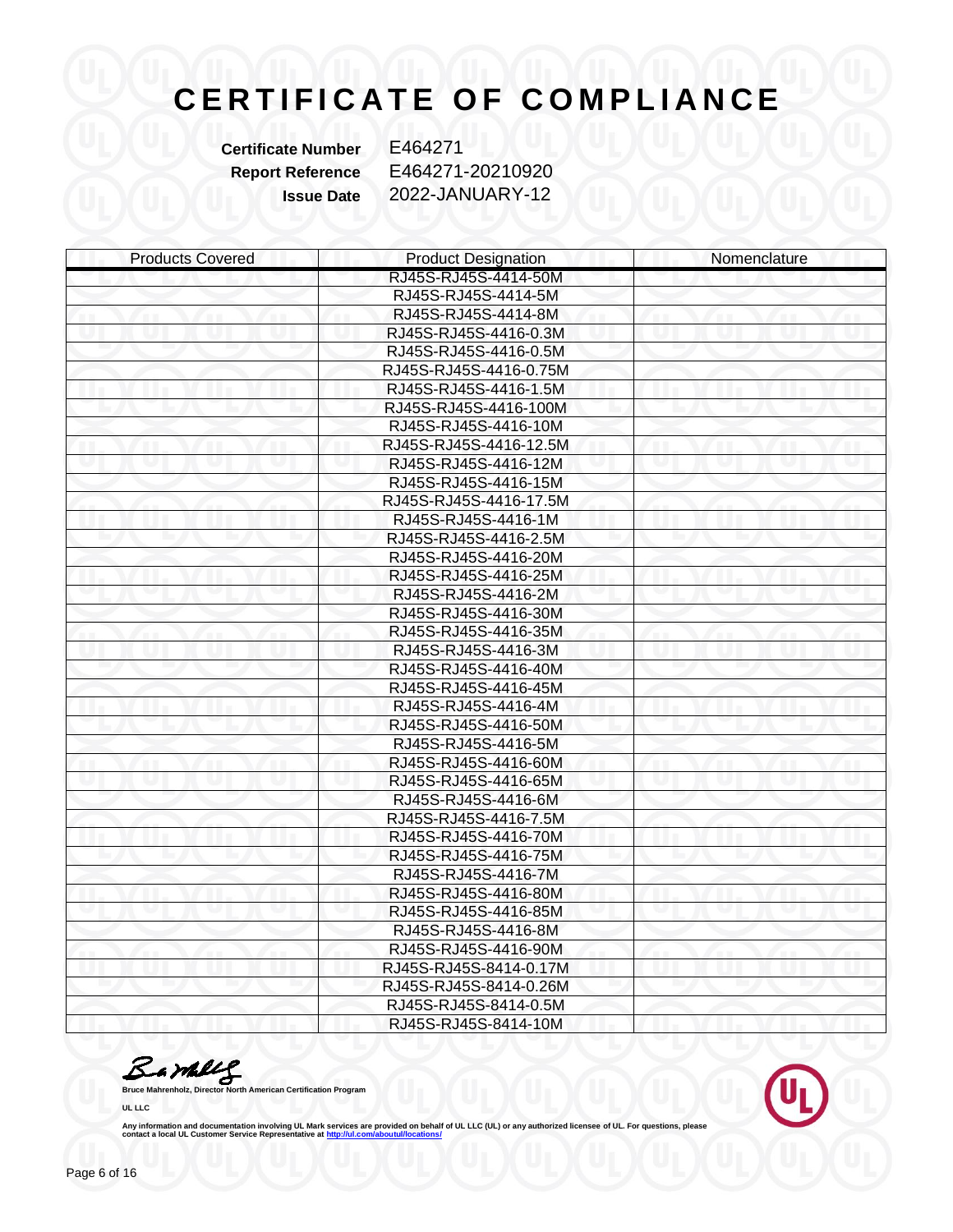**Certificate Number** E464271

**Report Reference** E464271-20210920 **Issue Date** 2022-JANUARY-12

| <b>Products Covered</b> | <b>Product Designation</b> | Nomenclature |
|-------------------------|----------------------------|--------------|
|                         | RJ45S-RJ45S-8414-15M       |              |
|                         | RJ45S-RJ45S-8414-1M        |              |
|                         | RJ45S-RJ45S-8414-2M        |              |
|                         | RJ45S-RJ45S-8414-3M        |              |
|                         | RJ45S-RJ45S-8414-4M        |              |
|                         | RJ45S-RJ45S-8414-5M        |              |
|                         | RJ45S-RJ45S-8414-6M        |              |
|                         | RJ45S-RJ45S-8414-7.5M      |              |
|                         | RJ45S-RJ45S-8814-0.2M      |              |
|                         | RJ45S-RJ45S-8814-10M       |              |
|                         | RJ45S-RJ45S-8814-1M        |              |
|                         | RJ45S-RJ45S-8814-20M       |              |
|                         | RJ45S-RJ45S-8814-2M        |              |
|                         | RJ45S-RJ45S-8814-3M        |              |
|                         | RJ45S-RJ45S-8814-40M       |              |
|                         | RJ45S-RJ45S-8814-4M        |              |
|                         | RJ45S-RJ45S-8814-5M        |              |
|                         | RKSD-RJ45S-4414-0.4M       |              |
|                         | RKSD-RJ45S-4416-10M        |              |
|                         | RKSD-RJ45S-4416-10M/S1148  |              |
|                         | RKSD-RJ45S-4416-15M        |              |
|                         | RKSD-RJ45S-4416-20M        |              |
|                         | RKSD-RJ45S-4416-25M        |              |
|                         | RKSD-RJ45S-4416-2M/S1148   |              |
|                         | RKSD-RJ45S-4416-30M        |              |
|                         | RKSD-RJ45S-4416-35M        |              |
|                         | RKSD-RJ45S-4416-5M         |              |
|                         | RKSD-RJ45S-4416-5M/S1148   |              |
|                         | RKSD-RJ45S-4416-7.5M       |              |
|                         | RKSD-RJ45S-4416-7.5M/S1148 |              |
|                         | RSSD-PSGS4M-4414-0.3M      |              |
|                         | RSSD-PSGS4M-4414-0.5M      |              |
|                         | RSSD-PSGS4M-4414-0.6M      |              |
|                         | RSSD-PSGS4M-4414-0.7M      |              |
|                         | RSSD-PSGS4M-4414-1.5M      |              |
|                         | RSSD-PSGS4M-4414-10M       |              |
|                         | RSSD-PSGS4M-4414-15M       |              |
|                         | RSSD-PSGS4M-4414-1M        |              |
|                         | RSSD-PSGS4M-4414-20M       |              |
|                         | RSSD-PSGS4M-4414-25M       |              |
|                         | RSSD-PSGS4M-4414-2M        |              |

**Bruce Mahrenholz, Director North American Certification Program** 

**UL LLC**

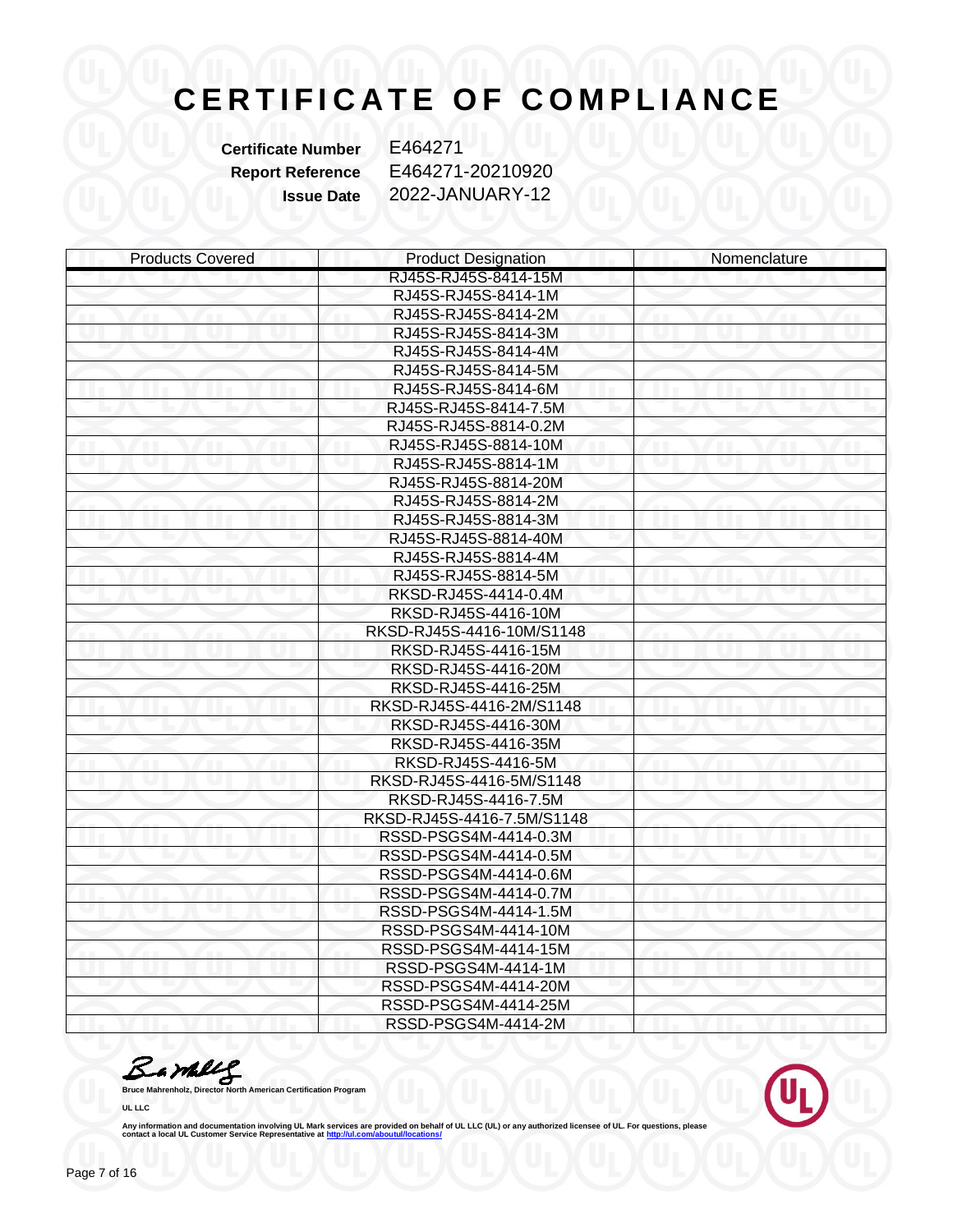**Certificate Number** E464271

**Report Reference** E464271-20210920 **Issue Date** 2022-JANUARY-12

| <b>Products Covered</b> | <b>Product Designation</b> | Nomenclature |
|-------------------------|----------------------------|--------------|
|                         | RSSD-PSGS4M-4414-3M        |              |
|                         | RSSD-PSGS4M-4414-3M/S6000  |              |
|                         | RSSD-PSGS4M-4414-4M        |              |
|                         | RSSD-PSGS4M-4414-5M        |              |
|                         | RSSD-PSGS4M-4414-6M        |              |
|                         | RSSD-PSGS4M-4414-7M        |              |
|                         | RSSD-PSGS4M-4414-8M        |              |
|                         | RSSD-PSGS4M-4414-9M        |              |
|                         | RSSD-PSGS4M-4416-0.5M      |              |
|                         | RSSD-PSGS4M-4416-1.5M      |              |
|                         | RSSD-PSGS4M-4416-10M       |              |
|                         | RSSD-PSGS4M-4416-15M       |              |
|                         | RSSD-PSGS4M-4416-1M        |              |
|                         | RSSD-PSGS4M-4416-20M       |              |
|                         | RSSD-PSGS4M-4416-25M       |              |
|                         | RSSD-PSGS4M-4416-2M        |              |
|                         | RSSD-PSGS4M-4416-30M       |              |
|                         | RSSD-PSGS4M-4416-3M        |              |
|                         | RSSD-PSGS4M-4416-40M       |              |
|                         | RSSD-PSGS4M-4416-50M       |              |
|                         | RSSD-PSGS4M-4416-5M        |              |
|                         | RSSD-PSGS4M-4416-60M       |              |
|                         | RSSD-PSGS4M-4416-6M        |              |
|                         | RSSD-PSGS4M-4416-70M       |              |
|                         | RSSD-PSWS4M-4414-5M        |              |
|                         | RSSD-PSWS4M-4416-1M        |              |
|                         | RSSD-RJ45S-4414-0.3M       |              |
|                         | RSSD-RJ45S-4414-0.5M       |              |
|                         | RSSD-RJ45S-4414-10M        |              |
|                         | RSSD-RJ45S-4414-12M        |              |
|                         | RSSD-RJ45S-4414-15M        |              |
|                         | RSSD-RJ45S-4414-1M         |              |
|                         | RSSD-RJ45S-4414-20M        |              |
|                         | RSSD-RJ45S-4414-25M        |              |
|                         | RSSD-RJ45S-4414-2M         |              |
|                         | RSSD-RJ45S-4414-30M        |              |
|                         | RSSD-RJ45S-4414-35M        |              |
|                         | RSSD-RJ45S-4414-3M         |              |
|                         | RSSD-RJ45S-4414-40M        |              |
|                         | RSSD-RJ45S-4414-45M        |              |
|                         | RSSD-RJ45S-4414-5M         |              |

**Bruce Mahrenholz, Director North American Certification Program** 

**UL LLC**

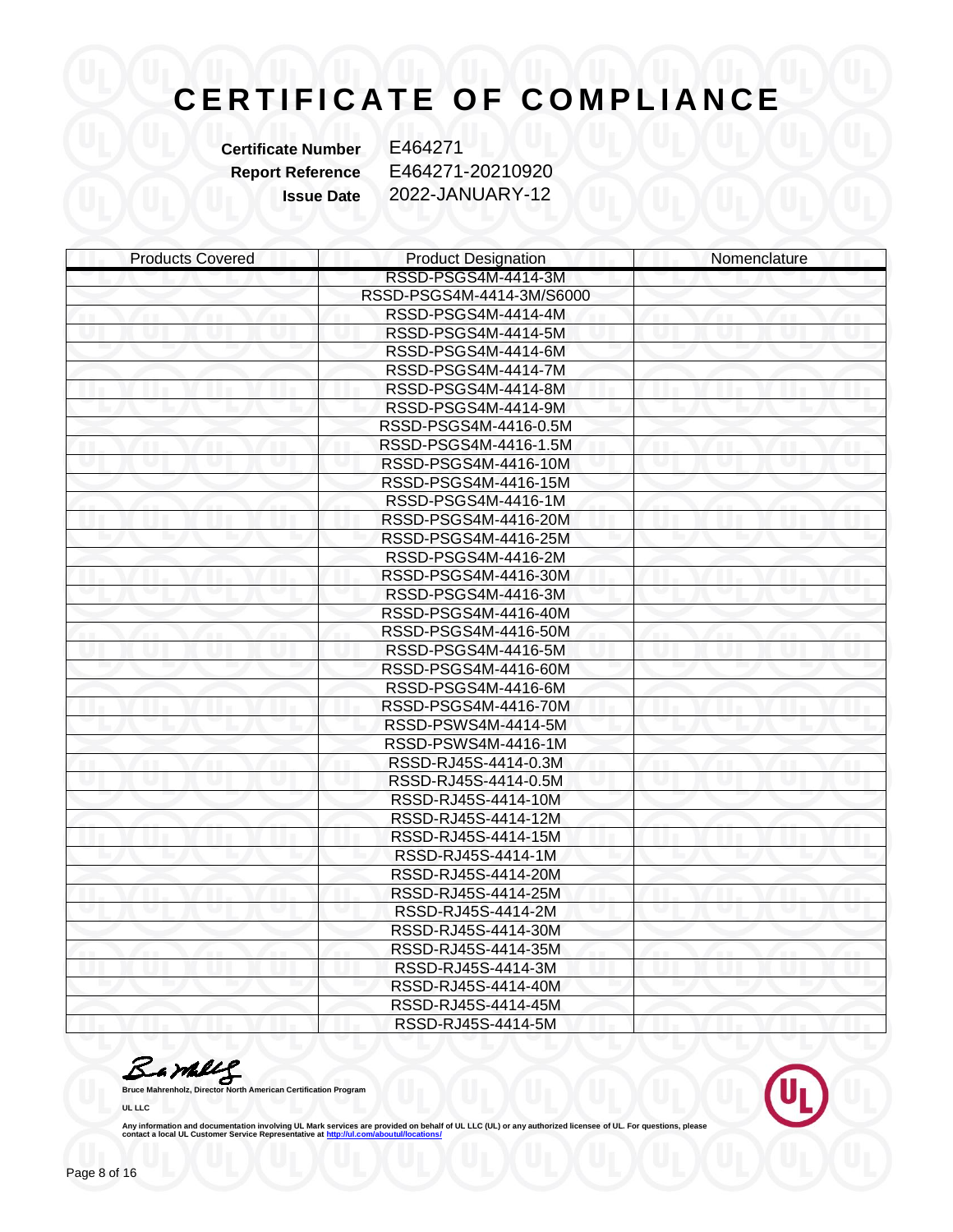**Certificate Number** E464271

**Report Reference** E464271-20210920 **Issue Date** 2022-JANUARY-12

| <b>Products Covered</b> | <b>Product Designation</b>  | Nomenclature |
|-------------------------|-----------------------------|--------------|
|                         | RSSD-RJ45S-4414-6M          |              |
|                         | RSSD-RJ45S-4414-7.5M        |              |
|                         | RSSD-RJ45S-4414-7M          |              |
|                         | RSSD-RJ45S-4414-8M          |              |
|                         | RSSD-RJ45S-4416-0.3M/S1148  |              |
|                         | RSSD-RJ45S-4416-0.4M/S1148  |              |
|                         | RSSD-RJ45S-4416-0.5M        |              |
|                         | RSSD-RJ45S-4416-0.5M/S1148  |              |
|                         | RSSD-RJ45S-4416-0.6M/S1148  |              |
|                         | RSSD-RJ45S-4416-0.7M/S1148  |              |
|                         | RSSD-RJ45S-4416-0.8M/S1148  |              |
|                         | RSSD-RJ45S-4416-0.9M/S1148  |              |
|                         | RSSD-RJ45S-4416-1.1M/S1148  |              |
|                         | RSSD-RJ45S-4416-1.2M/S1148  |              |
|                         | RSSD-RJ45S-4416-1.3M/S1148  |              |
|                         | RSSD-RJ45S-4416-1.4M/S1148  |              |
|                         | RSSD-RJ45S-4416-1.5M        |              |
|                         | RSSD-RJ45S-4416-1.5M/S1148  |              |
|                         | RSSD-RJ45S-4416-1.75M/S1148 |              |
|                         | RSSD-RJ45S-4416-100M        |              |
|                         | RSSD-RJ45S-4416-10M         |              |
|                         | RSSD-RJ45S-4416-10M/S1148   |              |
|                         | RSSD-RJ45S-4416-11M/S1148   |              |
|                         | RSSD-RJ45S-4416-12M         |              |
|                         | RSSD-RJ45S-4416-12M/S1148   |              |
|                         | RSSD-RJ45S-4416-13M/S1148   |              |
|                         | RSSD-RJ45S-4416-14M/S1148   |              |
|                         | RSSD-RJ45S-4416-15M         |              |
|                         | RSSD-RJ45S-4416-15M/S1148   |              |
|                         | RSSD-RJ45S-4416-16M/S1148   |              |
|                         | RSSD-RJ45S-4416-17M/S1148   |              |
|                         | RSSD-RJ45S-4416-18M/S1148   |              |
|                         | RSSD-RJ45S-4416-19M/S1148   |              |
|                         | RSSD-RJ45S-4416-1M          |              |
|                         | RSSD-RJ45S-4416-1M/S1148    |              |
|                         | RSSD-RJ45S-4416-2.5M        |              |
|                         | RSSD-RJ45S-4416-2.5M/S1148  |              |
|                         | RSSD-RJ45S-4416-20M         |              |
|                         | RSSD-RJ45S-4416-20M/S1148   |              |
|                         | RSSD-RJ45S-4416-25M         |              |
|                         | RSSD-RJ45S-4416-2M          |              |

**Bruce Mahrenholz, Director North American Certification Program** 

**UL LLC**

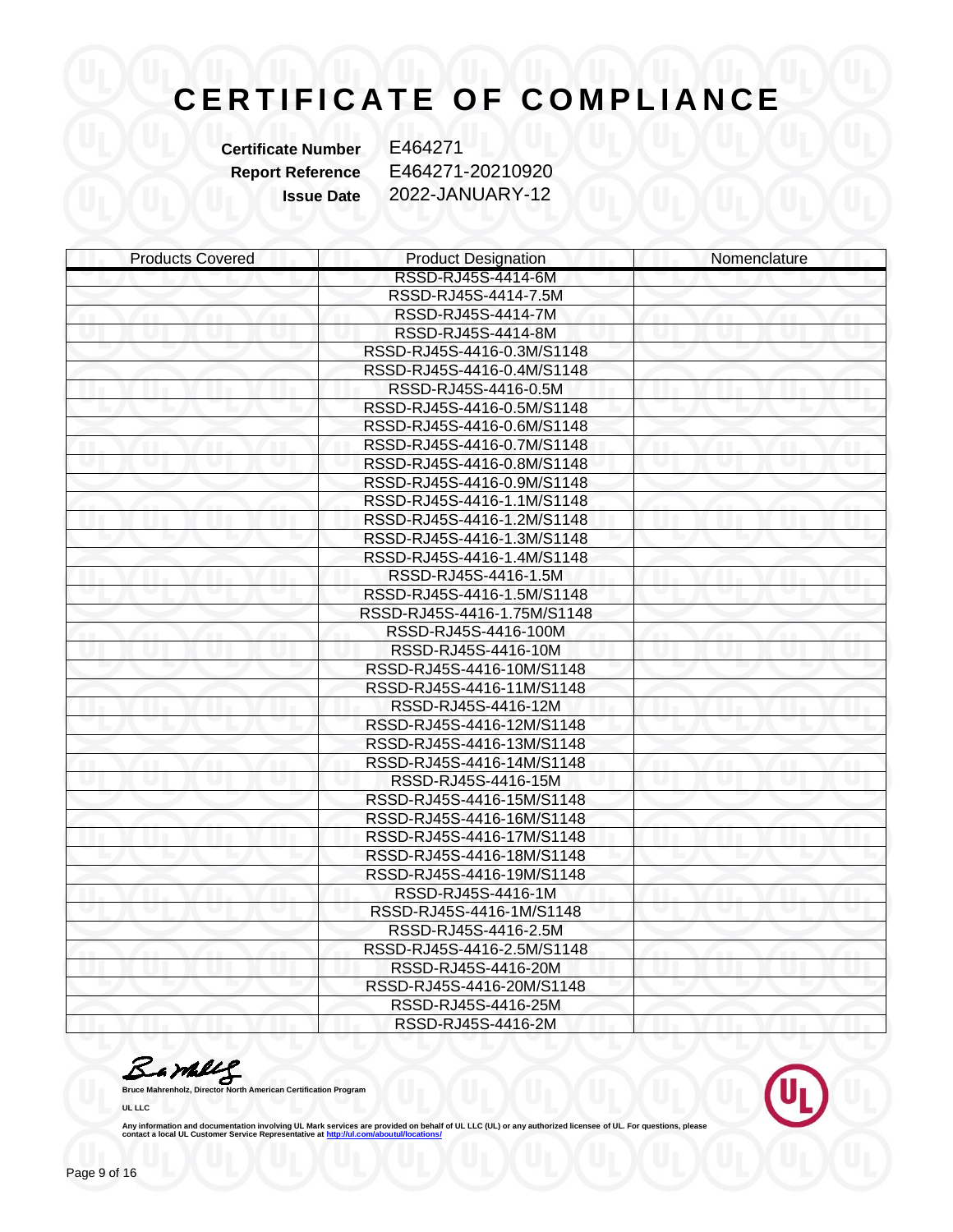**Certificate Number** E464271

**Report Reference** E464271-20210920 **Issue Date** 2022-JANUARY-12

| <b>Products Covered</b> | <b>Product Designation</b> | Nomenclature |
|-------------------------|----------------------------|--------------|
|                         | RSSD-RJ45S-4416-2M/S1148   |              |
|                         | RSSD-RJ45S-4416-3.2M       |              |
|                         | RSSD-RJ45S-4416-3.4M       |              |
|                         | RSSD-RJ45S-4416-3.5M/S1148 |              |
|                         | RSSD-RJ45S-4416-30M        |              |
|                         | RSSD-RJ45S-4416-30M/S1148  |              |
|                         | RSSD-RJ45S-4416-35M        |              |
|                         | RSSD-RJ45S-4416-3M         |              |
|                         | RSSD-RJ45S-4416-3M/S1148   |              |
|                         | RSSD-RJ45S-4416-4.2M       |              |
|                         | RSSD-RJ45S-4416-4.5M       |              |
|                         | RSSD-RJ45S-4416-4.5M/S1148 |              |
|                         | RSSD-RJ45S-4416-40M        |              |
|                         | RSSD-RJ45S-4416-45M        |              |
|                         | RSSD-RJ45S-4416-4M         |              |
|                         | RSSD-RJ45S-4416-4M/S1148   |              |
|                         | RSSD-RJ45S-4416-5.6M       |              |
|                         | RSSD-RJ45S-4416-5.7M       |              |
|                         | RSSD-RJ45S-4416-50M        |              |
|                         | RSSD-RJ45S-4416-5M         |              |
|                         | RSSD-RJ45S-4416-5M/S1148   |              |
|                         | RSSD-RJ45S-4416-6.5M       |              |
|                         | RSSD-RJ45S-4416-60M        |              |
|                         | RSSD-RJ45S-4416-65M        |              |
|                         | RSSD-RJ45S-4416-6M         |              |
|                         | RSSD-RJ45S-4416-6M/S1148   |              |
|                         | RSSD-RJ45S-4416-7.5M       |              |
|                         | RSSD-RJ45S-4416-70M        |              |
|                         | RSSD-RJ45S-4416-7M/S1148   |              |
|                         | RSSD-RJ45S-4416-80M        |              |
|                         | RSSD-RJ45S-4416-85M        |              |
|                         | RSSD-RJ45S-4416-8M         |              |
|                         | RSSD-RJ45S-4416-8M/S1148   |              |
|                         | RSSD-RJ45S-4416-90M        |              |
|                         | RSSD-RJ45S-4416-9M/S1148   |              |
|                         | RSSD-RSSD-4414-0.3M        |              |
|                         | RSSD-RSSD-4414-0.5M        |              |
|                         | RSSD-RSSD-4414-1.5M        |              |
|                         | RSSD-RSSD-4414-10M         |              |
|                         | RSSD-RSSD-4414-15M         |              |
|                         | RSSD-RSSD-4414-1M          |              |

**Bruce Mahrenholz, Director North American Certification Program** 

**UL LLC**

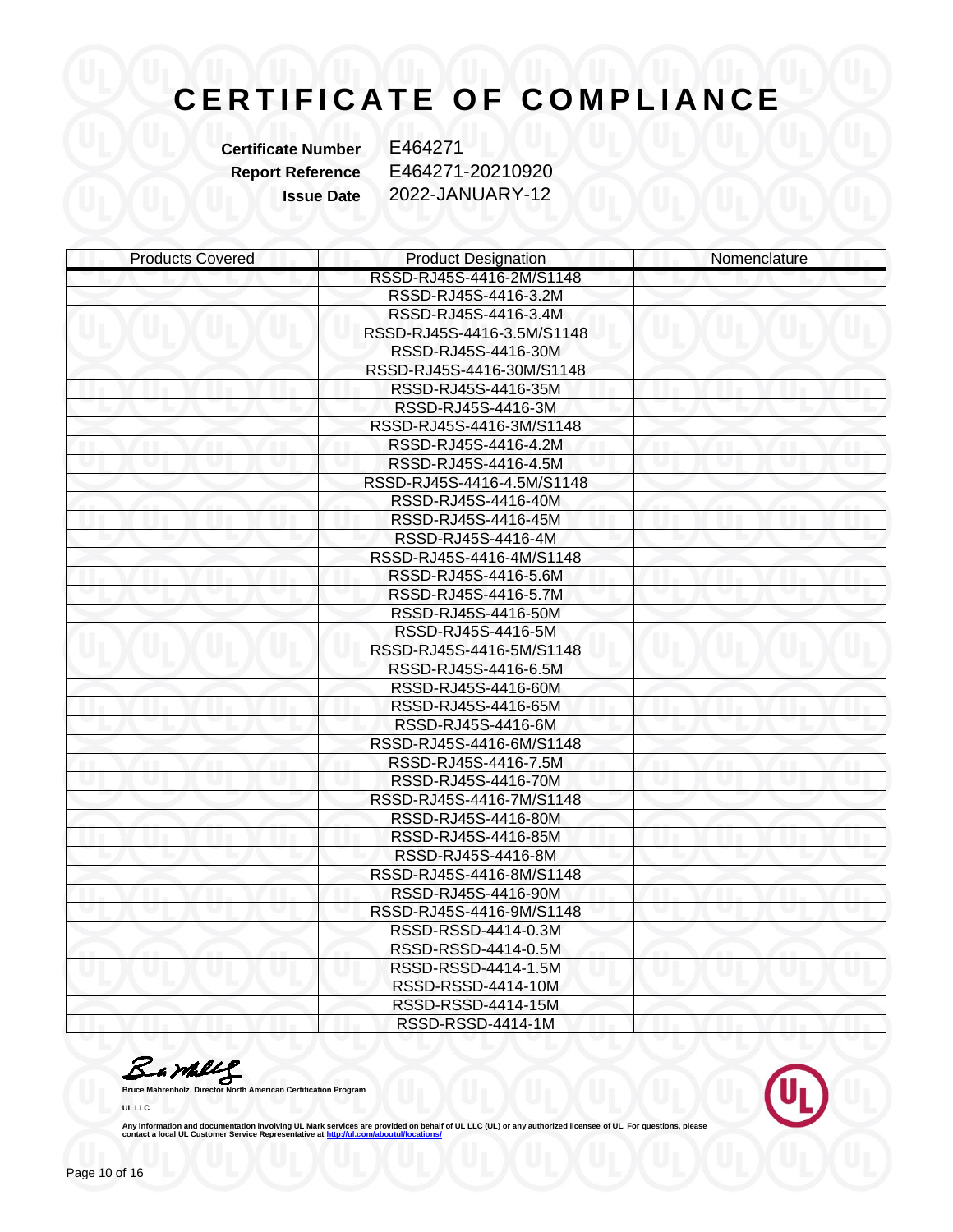**Certificate Number** E464271

**Report Reference** E464271-20210920 **Issue Date** 2022-JANUARY-12

| <b>Products Covered</b> | <b>Product Designation</b> | Nomenclature |
|-------------------------|----------------------------|--------------|
|                         | RSSD-RSSD-4414-20M         |              |
|                         | RSSD-RSSD-4414-25M         |              |
|                         | RSSD-RSSD-4414-2M          |              |
|                         | RSSD-RSSD-4414-30M         |              |
|                         | RSSD-RSSD-4414-35M         |              |
|                         | RSSD-RSSD-4414-3M          |              |
|                         | RSSD-RSSD-4414-40M         |              |
|                         | RSSD-RSSD-4414-4M          |              |
|                         | RSSD-RSSD-4414-50M         |              |
|                         | RSSD-RSSD-4414-5M          |              |
|                         | RSSD-RSSD-4414-6M          |              |
|                         | RSSD-RSSD-4414-7.5M        |              |
|                         | RSSD-RSSD-4414-7M          |              |
|                         | RSSD-RSSD-4414-8M          |              |
|                         | RSSD-RSSD-4416-0.3M        |              |
|                         | RSSD-RSSD-4416-0.3M/S1148  |              |
|                         | RSSD-RSSD-4416-0.5M        |              |
|                         | RSSD-RSSD-4416-0.5M/S1148  |              |
|                         | RSSD-RSSD-4416-0.6M        |              |
|                         | RSSD-RSSD-4416-1.5M        |              |
|                         | RSSD-RSSD-4416-1.5M/S1148  |              |
|                         | RSSD-RSSD-4416-100M        |              |
|                         | RSSD-RSSD-4416-10M         |              |
|                         | RSSD-RSSD-4416-10M/S1148   |              |
|                         | RSSD-RSSD-4416-11M/S1148   |              |
|                         | RSSD-RSSD-4416-12M         |              |
|                         | RSSD-RSSD-4416-12M/S1148   |              |
|                         | RSSD-RSSD-4416-13M/S1148   |              |
|                         | RSSD-RSSD-4416-14M/S1148   |              |
|                         | RSSD-RSSD-4416-15M         |              |
|                         | RSSD-RSSD-4416-15M/S1148   |              |
|                         | RSSD-RSSD-4416-16M/S1148   |              |
|                         | RSSD-RSSD-4416-17M/S1148   |              |
|                         | RSSD-RSSD-4416-18M         |              |
|                         | RSSD-RSSD-4416-18M/S1148   |              |
|                         | RSSD-RSSD-4416-19M/S1148   |              |
|                         | RSSD-RSSD-4416-1M          |              |
|                         | RSSD-RSSD-4416-1M/S1148    |              |
|                         | RSSD-RSSD-4416-2.5M/S1148  |              |
|                         | RSSD-RSSD-4416-20M         |              |
|                         | RSSD-RSSD-4416-20M/S1148   |              |

**Bruce Mahrenholz, Director North American Certification Program** 

**UL LLC**

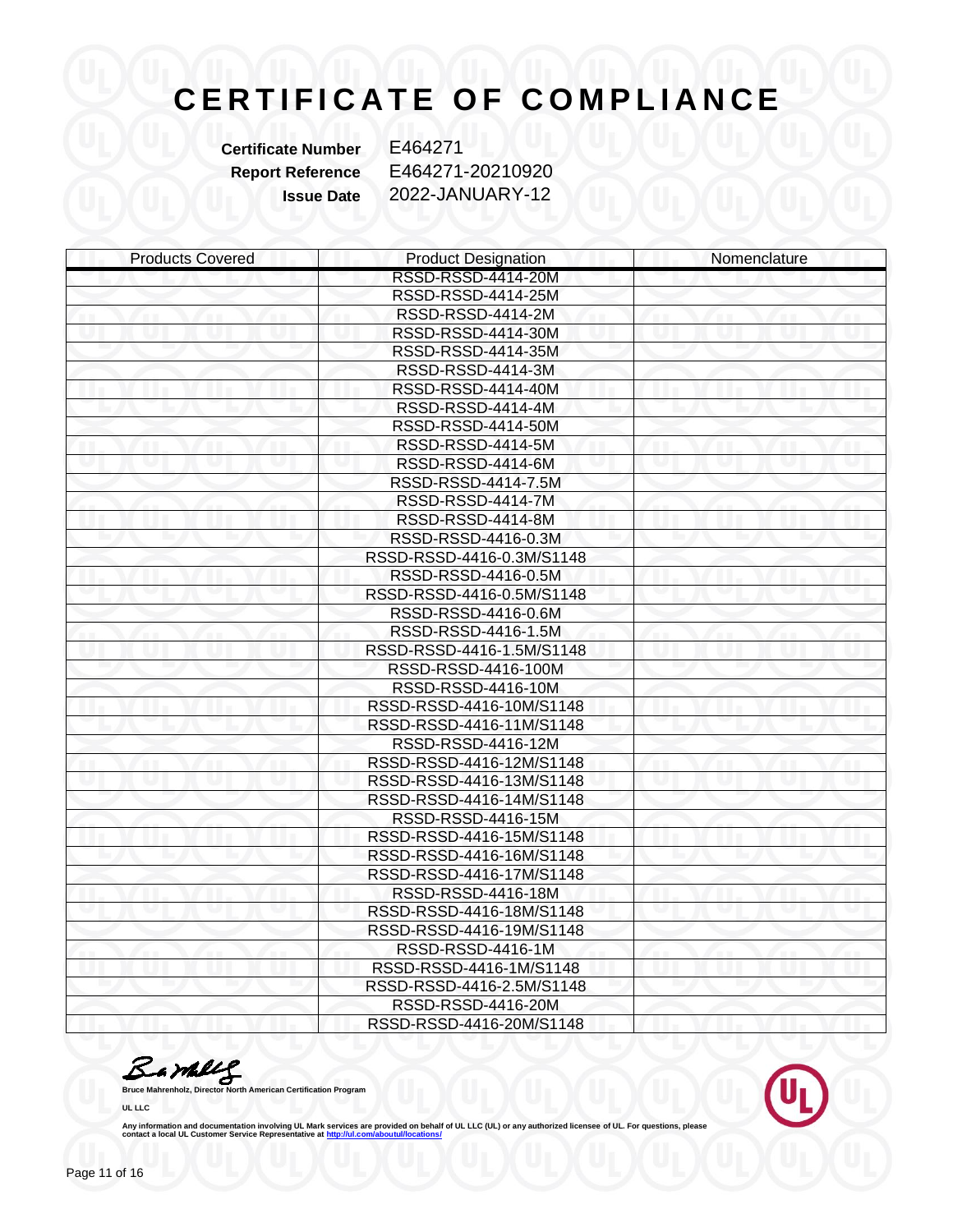**Certificate Number** E464271

**Report Reference** E464271-20210920 **Issue Date** 2022-JANUARY-12

| <b>Products Covered</b> | <b>Product Designation</b> | Nomenclature |
|-------------------------|----------------------------|--------------|
|                         | RSSD-RSSD-4416-22M         |              |
|                         | RSSD-RSSD-4416-23M         |              |
|                         | RSSD-RSSD-4416-25M         |              |
|                         | RSSD-RSSD-4416-2M          |              |
|                         | RSSD-RSSD-4416-2M/S1148    |              |
|                         | RSSD-RSSD-4416-3.5M/S1148  |              |
|                         | RSSD-RSSD-4416-3.75M/S1148 |              |
|                         | RSSD-RSSD-4416-30M         |              |
|                         | RSSD-RSSD-4416-30M/S1148   |              |
|                         | RSSD-RSSD-4416-35M         |              |
|                         | RSSD-RSSD-4416-3M          |              |
|                         | RSSD-RSSD-4416-3M/S1148    |              |
|                         | RSSD-RSSD-4416-4.5M/S1148  |              |
|                         | RSSD-RSSD-4416-40M         |              |
|                         | RSSD-RSSD-4416-45M         |              |
|                         | RSSD-RSSD-4416-4M          |              |
|                         | RSSD-RSSD-4416-4M/S1148    |              |
|                         | RSSD-RSSD-4416-50M         |              |
|                         | RSSD-RSSD-4416-55M         |              |
|                         | RSSD-RSSD-4416-5M          |              |
|                         | RSSD-RSSD-4416-5M/S1148    |              |
|                         | RSSD-RSSD-4416-60M         |              |
|                         | RSSD-RSSD-4416-65M         |              |
|                         | RSSD-RSSD-4416-6M          |              |
|                         | RSSD-RSSD-4416-6M/S1148    |              |
|                         | RSSD-RSSD-4416-7.5M        |              |
|                         | RSSD-RSSD-4416-70M         |              |
|                         | RSSD-RSSD-4416-75M         |              |
|                         | RSSD-RSSD-4416-7M          |              |
|                         | RSSD-RSSD-4416-7M/S1148    |              |
|                         | RSSD-RSSD-4416-80M         |              |
|                         | RSSD-RSSD-4416-85M         |              |
|                         | RSSD-RSSD-4416-8M          |              |
|                         | RSSD-RSSD-4416-8M/S1148    |              |
|                         | RSSD-RSSD-4416-90M         |              |
|                         | RSSD-RSSD-4416-9M/S1148    |              |
|                         | RSS-RJ45S-8814-1.3M        |              |
|                         | RSS-RJ45S-8814-10M         |              |
|                         | RSS-RJ45S-8814-15M         |              |
|                         | RSS-RJ45S-8814-1M          |              |
|                         | RSS-RJ45S-8814-20M         |              |

**Bruce Mahrenholz, Director North American Certification Program** 

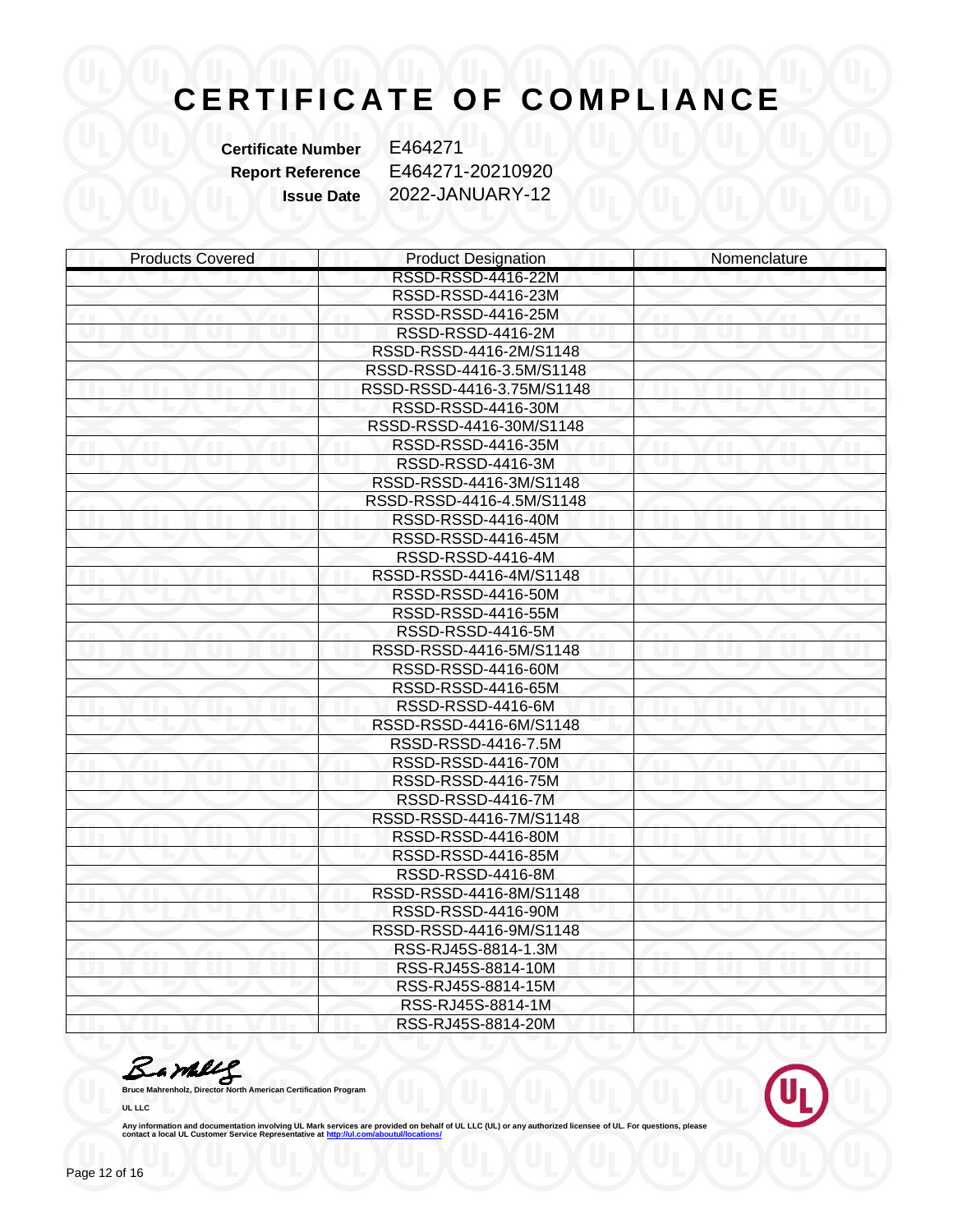**Certificate Number** E464271

**Report Reference** E464271-20210920 **Issue Date** 2022-JANUARY-12

| <b>Products Covered</b> | <b>Product Designation</b> | Nomenclature |
|-------------------------|----------------------------|--------------|
|                         | RSS-RJ45S-8814-25M         |              |
|                         | RSS-RJ45S-8814-2M          |              |
|                         | RSS-RJ45S-8814-3M          |              |
|                         | RSS-RJ45S-8814-50M         |              |
|                         | RSS-RJ45S-8814-5M          |              |
|                         | RSSX-RJ45S-8814-0.2M       |              |
|                         | RSSX-RJ45S-8814-10M        |              |
|                         | RSSX-RJ45S-8814-15M        |              |
|                         | RSSX-RJ45S-8814-1M         |              |
|                         | RSSX-RJ45S-8814-20M        |              |
|                         | RSSX-RJ45S-8814-25M        |              |
|                         | RSSX-RJ45S-8814-2M         |              |
|                         | RSSX-RJ45S-8814-30M        |              |
|                         | RSSX-RJ45S-8814-50M        |              |
|                         | RSSX-RJ45S-8814-5M         |              |
|                         | RSSX-RSSX-8814-0.6M/S1148  |              |
|                         | RSSX-RSSX-8814-1.5M/S1148  |              |
|                         | RSSX-RSSX-8814-100M        |              |
|                         | RSSX-RSSX-8814-10M         |              |
|                         | RSSX-RSSX-8814-10M/S1148   |              |
|                         | RSSX-RSSX-8814-12M/S1148   |              |
|                         | RSSX-RSSX-8814-14M/S1148   |              |
|                         | RSSX-RSSX-8814-15M         |              |
|                         | RSSX-RSSX-8814-16M/S1148   |              |
|                         | RSSX-RSSX-8814-18M/S1148   |              |
|                         | RSSX-RSSX-8814-1M          |              |
|                         | RSSX-RSSX-8814-1M/S1148    |              |
|                         | RSSX-RSSX-8814-2.5M/S1148  |              |
|                         | RSSX-RSSX-8814-20M         |              |
|                         | RSSX-RSSX-8814-20M/S1148   |              |
|                         | RSSX-RSSX-8814-25M         |              |
|                         | RSSX-RSSX-8814-2M          |              |
|                         | RSSX-RSSX-8814-2M/S1148    |              |
|                         | RSSX-RSSX-8814-3.5M/S1148  |              |
|                         | RSSX-RSSX-8814-30M/S1148   |              |
|                         | RSSX-RSSX-8814-3M/S1148    |              |
|                         | RSSX-RSSX-8814-4.5M/S1148  |              |
|                         | RSSX-RSSX-8814-4M/S1148    |              |
|                         | RSSX-RSSX-8814-50M         |              |
|                         | RSSX-RSSX-8814-5M          |              |
|                         | RSSX-RSSX-8814-5M/S1148    |              |

**Bruce Mahrenholz, Director North American Certification Program** 

**UL LLC**

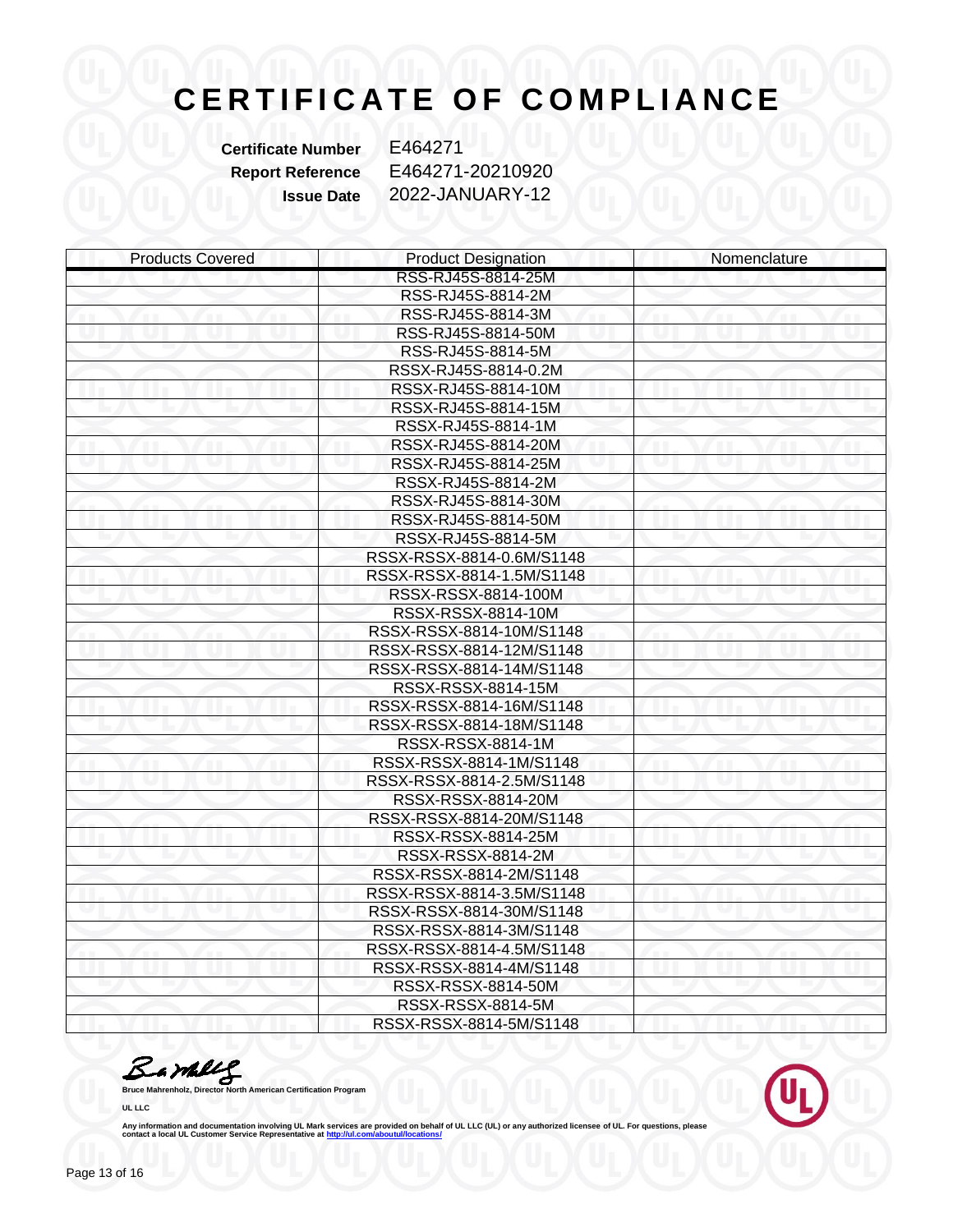**Certificate Number** E464271

**Report Reference** E464271-20210920 **Issue Date** 2022-JANUARY-12

| <b>Products Covered</b> | <b>Product Designation</b> | Nomenclature |
|-------------------------|----------------------------|--------------|
|                         | RSSX-RSSX-8814-6M/S1148    |              |
|                         | RSSX-RSSX-8814-7M/S1148    |              |
|                         | RSSX-RSSX-8814-8M/S1148    |              |
|                         | RSSX-RSSX-8814-9M/S1148    |              |
|                         | v                          |              |
|                         | WSSD-PSWS4M-4416-0.3M      |              |
|                         | WSSD-PSWS4M-4416-1M        |              |
|                         | WSSD-PSWS4M-4416-2M        |              |
|                         | WSSD-PSWS4M-4416-4M        |              |
|                         | WSSD-PSWS4M-4416-6M        |              |
|                         | WSSD-RJ45S-4414-0.5M       |              |
|                         | WSSD-RJ45S-4414-10M        |              |
|                         | WSSD-RJ45S-4414-15M        |              |
|                         | WSSD-RJ45S-4414-1M         |              |
|                         | WSSD-RJ45S-4414-20M        |              |
|                         | WSSD-RJ45S-4414-25M        |              |
|                         | WSSD-RJ45S-4414-2M         |              |
|                         | WSSD-RJ45S-4414-30M        |              |
|                         | WSSD-RJ45S-4414-3M         |              |
|                         | WSSD-RJ45S-4414-5M         |              |
|                         | WSSD-RJ45S-4416-0.6M       |              |
|                         | WSSD-RJ45S-4416-1.5M       |              |
|                         | WSSD-RJ45S-4416-10M        |              |
|                         | WSSD-RJ45S-4416-12M        |              |
|                         | WSSD-RJ45S-4416-13M        |              |
|                         | WSSD-RJ45S-4416-15M        |              |
|                         | WSSD-RJ45S-4416-1M         |              |
|                         | WSSD-RJ45S-4416-20M        |              |
|                         | WSSD-RJ45S-4416-2M         |              |
|                         | WSSD-RJ45S-4416-30M        |              |
|                         | WSSD-RJ45S-4416-35M        |              |
|                         | WSSD-RJ45S-4416-3M         |              |
|                         | WSSD-RJ45S-4416-4M         |              |
|                         | WSSD-RJ45S-4416-5M         |              |
|                         | WSSD-RJ45S-4416-6M         |              |
|                         | WSSD-RSSD-4416-0.6M        |              |
|                         | WSSD-RSSD-4416-1.5M        |              |
|                         | WSSD-RSSD-4416-10M         |              |
|                         | WSSD-RSSD-4416-15M         |              |
|                         | WSSD-RSSD-4416-17M         |              |
|                         | WSSD-RSSD-4416-1M          |              |

**Bruce Mahrenholz, Director North American Certification Program** 

**UL LLC**

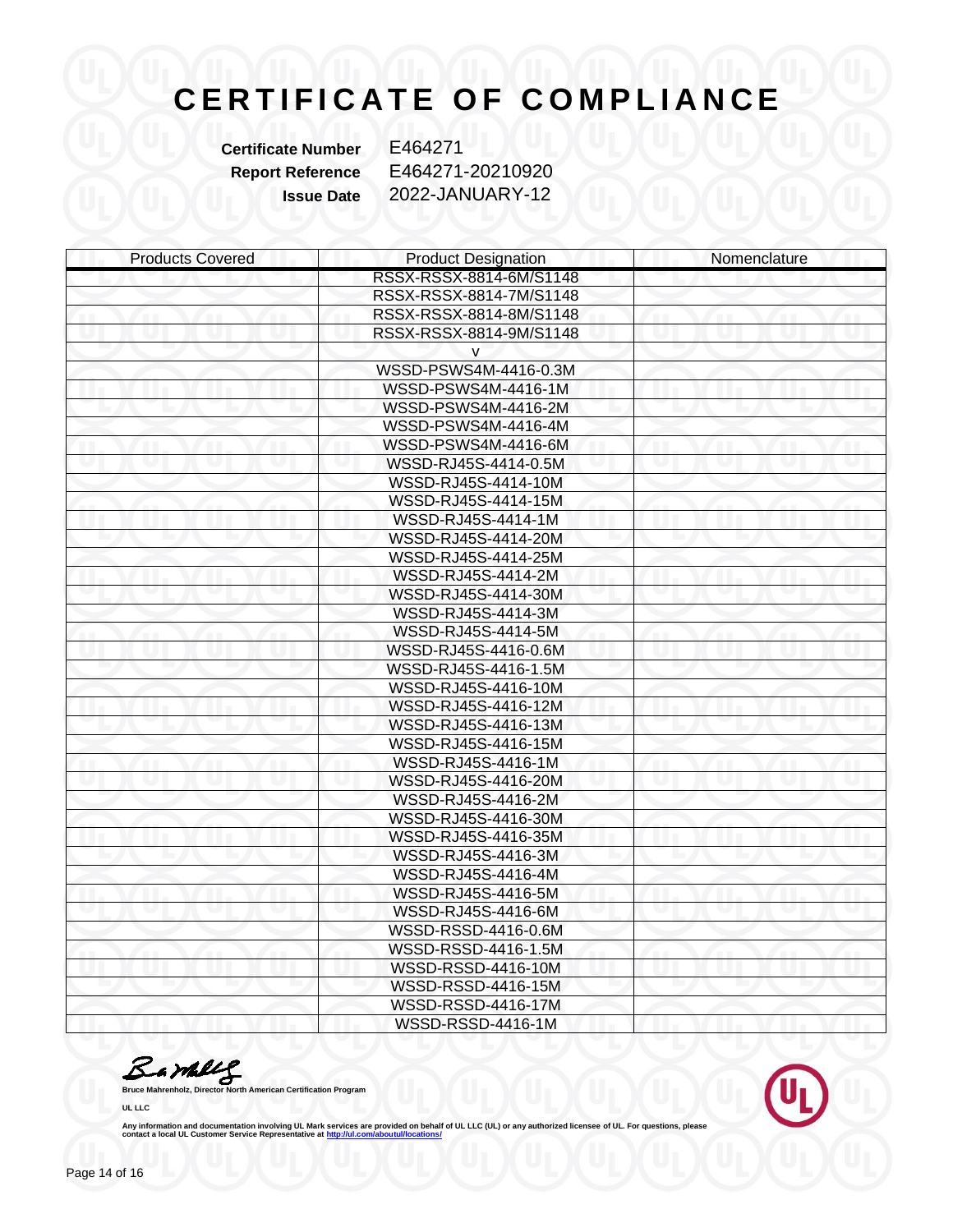**Certificate Number** E464271

**Report Reference** E464271-20210920 **Issue Date** 2022-JANUARY-12

| <b>Products Covered</b> | <b>Product Designation</b> | Nomenclature |
|-------------------------|----------------------------|--------------|
|                         | WSSD-RSSD-4416-2M          |              |
|                         | WSSD-RSSD-4416-3M          |              |
|                         | WSSD-RSSD-4416-5M          |              |
|                         | WSSD-RSSD-4416-6M          |              |
|                         | WSSD-RSSD-4416-8M          |              |
|                         | WSSD-WSSD-4414-0.6M        |              |
|                         | WSSD-WSSD-4414-10M         |              |
|                         | WSSD-WSSD-4414-15M         |              |
|                         | WSSD-WSSD-4414-1M          |              |
|                         | WSSD-WSSD-4414-20M         |              |
|                         | WSSD-WSSD-4414-25M         |              |
|                         | WSSD-WSSD-4414-2M          |              |
|                         | WSSD-WSSD-4414-30M         |              |
|                         | WSSD-WSSD-4414-3M          |              |
|                         | WSSD-WSSD-4414-5.5M        |              |
|                         | WSSD-WSSD-4414-5M          |              |
|                         | WSSD-WSSD-4416-0.3M        |              |
|                         | WSSD-WSSD-4416-0.5M        |              |
|                         | WSSD-WSSD-4416-0.6M        |              |
|                         | WSSD-WSSD-4416-1.5M        |              |
|                         | WSSD-WSSD-4416-10.5M       |              |
|                         | WSSD-WSSD-4416-10M         |              |
|                         | WSSD-WSSD-4416-11.5M       |              |
|                         | WSSD-WSSD-4416-11M         |              |
|                         | WSSD-WSSD-4416-12.5M       |              |
|                         | WSSD-WSSD-4416-12M         |              |
|                         | WSSD-WSSD-4416-13.5M       |              |
|                         | WSSD-WSSD-4416-13M         |              |
|                         | WSSD-WSSD-4416-14.5M       |              |
|                         | WSSD-WSSD-4416-14M         |              |
|                         | WSSD-WSSD-4416-15.5M       |              |
|                         | WSSD-WSSD-4416-15M         |              |
|                         | WSSD-WSSD-4416-16.5M       |              |
|                         | WSSD-WSSD-4416-16M         |              |
|                         | WSSD-WSSD-4416-17.5M       |              |
|                         | WSSD-WSSD-4416-17M         |              |
|                         | WSSD-WSSD-4416-18.5M       |              |
|                         | WSSD-WSSD-4416-18M         |              |
|                         | WSSD-WSSD-4416-19.5M       |              |
|                         | WSSD-WSSD-4416-19M         |              |
|                         | WSSD-WSSD-4416-1M          |              |

**Bruce Mahrenholz, Director North American Certification Program** 

**UL LLC**